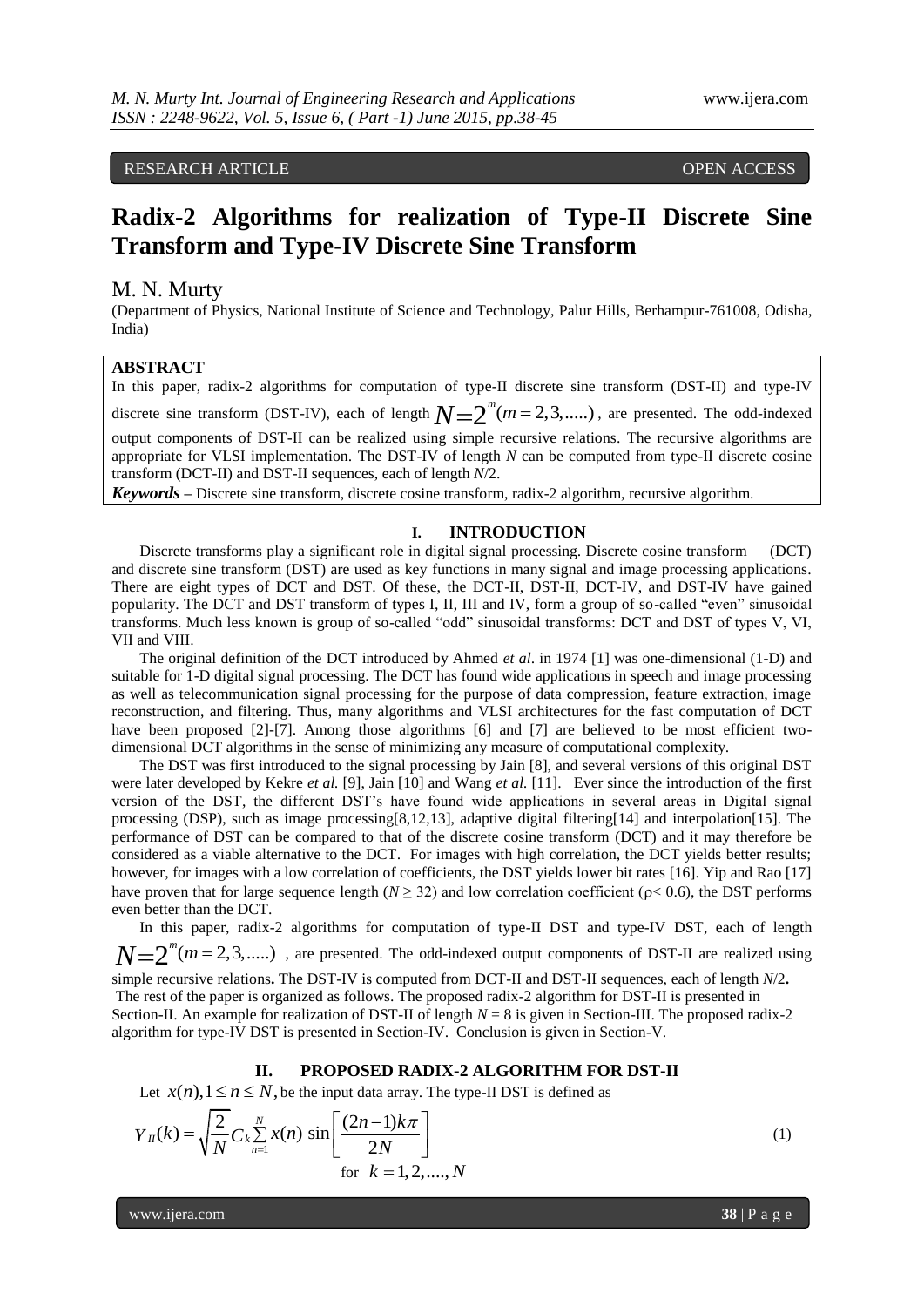where ,

$$
C_k = \begin{cases} \frac{1}{\sqrt{2}} & \text{if } k = N \\ \text{if } k = 1, 2, ..., N - 1 \end{cases}
$$

The  $\gamma$ <sub>II</sub>(k) values represent the transformed data. Without loss of generality, the scale factors in (1) are

\n ignored in the rest of the paper. After ignoring scale factors, (1) can be written as\n 
$$
\boldsymbol{Y}_{II}(k) = \sum_{n=1}^{N} x(n) \sin\left[\frac{(2n-1)k\pi}{2N}\right]
$$
\n for  $k = 1, 2, \ldots, N$ .\n

When  $N = 2^m (m = 2, 3, ...)$ , (2) can be written as

$$
\text{When } N = 2^m (m = 2, 3, \dots), (2) \text{ can be written as}
$$
\n
$$
Y_n(k) = \sum_{n=1}^{N/2} \left[ x(n) + (-1)^{k+1} x(N+1-n) \right] \sin \left[ \frac{(2n-1)k\pi}{2N} \right]
$$
\n
$$
\text{for } k = 1, 2, \dots, N
$$
\n(3)

Let

 $P(n) = x(n) - x(N + 1 - n)$  for even k  $k$  (4) and

 $Q(n) = x(n) + x(N + 1 - n)$  for odd k  $k$  (5)

Using (4) and (5) in (3), the even output components  $\gamma_{II}(2k)$  and odd output components  $\gamma_{II}(2k-1)$  of

DST-II are given by

\n
$$
Y_{ll}(2k) = \sum_{n=1}^{N/2} P(n) \sin\left[\frac{(2n-1)k\pi}{N}\right]
$$
\nfor  $k = 1, 2, ..., \frac{N}{2}$ .

\n
$$
Y_{ll}(2k-1) = \sum_{n=1}^{N/2} Q(n) \sin\left[\frac{(2n-1)(2k-1)\pi}{2N}\right]
$$
\nfor  $k = 1, 2, ..., \frac{N}{2}$ .

\n(7)

Equation (7) can also be written as  
\n
$$
Y_{11}(2k+1) = \sum_{n=1}^{N/2} Q(n) \sin \left[ \frac{(2n-1)(2k+1)\pi}{2N} \right]
$$
\nfor  $k = 0, 1, 2, ..., \frac{N}{2} - 1$ . (8)

Suppose

$$
R(k) = \sum_{n=1}^{n} (2k+1) - \sum_{n=1}^{n} (2k-1)
$$
  
Using (7) and (8) in (9), we obtain  

$$
R(k) = \sum_{n=1}^{N/2} Q(n) \left[ \sin \left\{ \frac{(2n-1)(2k+1)\pi}{2N} \right\} - \sin \left\{ \frac{(2n-1)(2k-1)\pi}{2N} \right\} \right]
$$
(10)

Using 
$$
(7)
$$
 and  $(8)$  in  $(9)$ , we obtain

$$
R(k) = \sum_{n=1}^{N/2} (2k+1) - \sum_{n=1}^{N/2} (2k-1)
$$
\n
$$
\text{Using (7) and (8) in (9), we obtain}
$$
\n
$$
R(k) = \sum_{n=1}^{N/2} Q(n) \left[ \sin \left\{ \frac{(2n-1)(2k+1)\pi}{2N} \right\} - \sin \left\{ \frac{(2n-1)(2k-1)\pi}{2N} \right\} \right]
$$
\n
$$
(10)
$$

As  $\sin A - \sin B = 2\sin\left(\frac{A-B}{2}\right)\cos\theta$  $\left(\frac{-B}{2}\right)\cos\left(\frac{A+2}{2}\right)$  $A-\sin B = 2\sin\left(\frac{A-B}{2}\right)\cos\left(\frac{A+B}{2}\right)$ , (10)

s sin A – sin B = 2 sin 
$$
\left(\frac{12}{2}\right)
$$
 cos  $\left(\frac{112}{2}\right)$ , (10) can be written as  

$$
R(k) = 2\sum_{n=1}^{N/2} Q(n) \sin \left[\frac{(2n-1)\pi}{2N}\right] \cos \left[\frac{(2n-1)k\pi}{N}\right]
$$
(11)

From (9), we have

www.ijera.com **39** | P a g e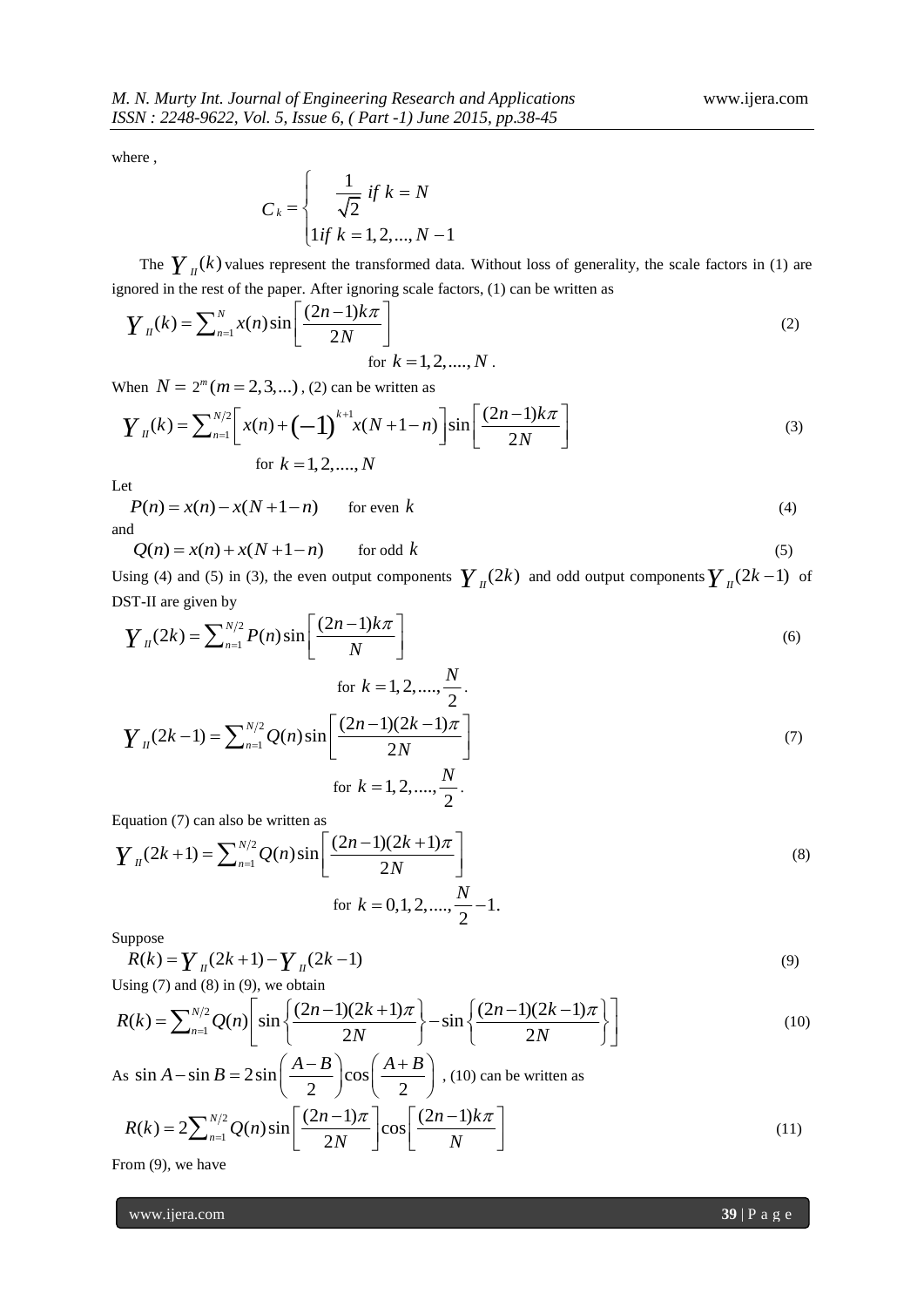The odd output components of DST-II can be realized using the recursive relation (12) and the even output components can be realized using (6).

# **III. EXAMPLE FOR REALIZING DST-II OF LENGTH**  $N = 8$

To clarify the proposal, the output data sequence  $\left\{ \boldsymbol{\gamma}_{I\!I}(k); k=1,2,...,8 \right\}$  is realized from the input data sequence  $\{x(n); n = 1, 2, ..., 8\}$  for DST-II of length  $N = 8$ .

#### **3.1 Procedure for realizing odd output components of DST-II**

Putting  $k = 0$  in (9), we get

$$
R(0) = Y_{II}(1) - Y_{II}(-1)
$$
\n(13)

From (7), we have for 
$$
k = 0
$$
  
\n
$$
Y_n(-1) = -\sum_{n=1}^{N/2} Q(n) \sin\left[\frac{(2n-1)\pi}{2N}\right]
$$
\n(14)

Putting 
$$
k = 0
$$
 in (8), we obtain  
\n
$$
Y_n(1) = \sum_{n=1}^{N/2} Q(n) \sin\left[\frac{(2n-1)\pi}{2N}\right]
$$
\n(15)

From (14) and (15), we get  
\n
$$
\gamma_{\mu}(-1) = -\gamma_{\mu}(1)
$$
\n(16)

Using  $(16)$  in  $(13)$ , we have

$$
Y_{ll}(1) = \frac{1}{2}R(0) \tag{17}
$$

Putting  $k = 1, 2 \& 3$  in (12), we obtain

$$
Y_{\mu}(3) = R(1) + Y_{\mu}(1)
$$
 (18)

$$
Y_{\mu}(5) = R(2) + Y_{\mu}(3)
$$
 (19)

$$
Y_{\mu}(7) = R(3) + Y_{\mu}(5)
$$
 (20)

For 
$$
k = 0
$$
 and  $N = 8$ , (11) can be expressed as  
\n
$$
R(0) = 2 \sum_{n=1}^{4} Q(n) \sin \left[ \frac{(2n-1)\pi}{16} \right]
$$
\n
$$
= 2 \left[ Q(1) \sin \frac{\pi}{16} + Q(2) \sin \frac{3\pi}{16} + Q(3) \sin \frac{5\pi}{16} + Q(4) \sin \frac{7\pi}{16} \right]
$$
\n(21)

Using  $(21)$  in  $(17)$ , we get

$$
=2\left[Q(1)\sin\frac{\pi}{16}+Q(2)\sin\frac{3\pi}{16}+Q(3)\sin\frac{5\pi}{16}+Q(4)\sin\frac{7\pi}{16}\right]
$$
\n
$$
\text{Using (21) in (17), we get}
$$
\n
$$
Y_{II}(1) = \frac{R(0)}{2} = Q(1)S_{1} + Q(2)S_{3} + Q(3)S_{5} + Q(4)S_{7}
$$
\n
$$
(22)
$$

where

$$
S_n = \sin \frac{n\pi}{16}
$$

Putting  $k=1$  and  $N = 8$  in (11), we obtain

$$
\frac{Y_n(2k+1) = R(k) + \frac{Y_n(2k-1)}{N} \qquad (12)
$$
\nThe odd output components of DST-II can be realized using the recursive relation (12) and the even output components of DST-II can be realized using (6).  
\nIII. **EXAMPLE FOR REALIZING DST-II OF LENGTH**  $N = 8$   
\nTo clarify the proposal, the output data sequence  $\{Y_n(k); k = 1, 2, ..., 8\}$  is realized from the input data sequence  $\{x(n); n = 1, 2, ..., 8\}$  for DST-II of length  $N = 8$ .  
\n3.1 Procedure for realizing odd output components of DST-II  
\n $R(0) = Y_n(1) - Y_n(-1)$   
\nFrom (14) and (15), we get  
\nFrom (14) and (15), we get  
\n
$$
Y_n(-1) = -\sum_{n=1}^{N/2} Q(n) \sin \left[ \frac{(2n-1)\pi}{2N} \right]
$$
\n
$$
Y_n(1) = \sum_{n=1}^{N/2} Q(n) \sin \left[ \frac{(2n-1)\pi}{2N} \right]
$$
\n(14)  $\frac{1}{N}$   
\nPutting  $k = 0$  in (8), we obtain  
\n
$$
Y_n(1) = \sum_{n=1}^{N/2} Q(n) \sin \left[ \frac{(2n-1)\pi}{2N} \right]
$$
\n(15)  $\frac{1}{N}$   
\nFrom (14) and (15), we get  
\n
$$
Y_n(1) = \frac{1}{2} R(0)
$$
\n(17)  $\pi$   
\nPutting  $k = 1, 2, 8, 3$  in (12), we obtain  
\n
$$
Y_n(3) = R(1) + Y_n(1)
$$
\n
$$
Y_n(5) = R(2) + \frac{Y_n(3)}{16}
$$
\n(18) 
$$
Y_n(6) = R(2) + \frac{Y_n(3)}{16}
$$
\n(19) 
$$
Y_n(7) = R(3) + \frac{Y_n(5)}{16}
$$
\n(20) 
$$
Y_n(7) = R(3) + \frac{Y_n(5)}{16}
$$
\n(21) 
$$
Y_n(7) = R(2) \sin \frac{3\pi}{16} + Q(3) \sin \frac{5\pi
$$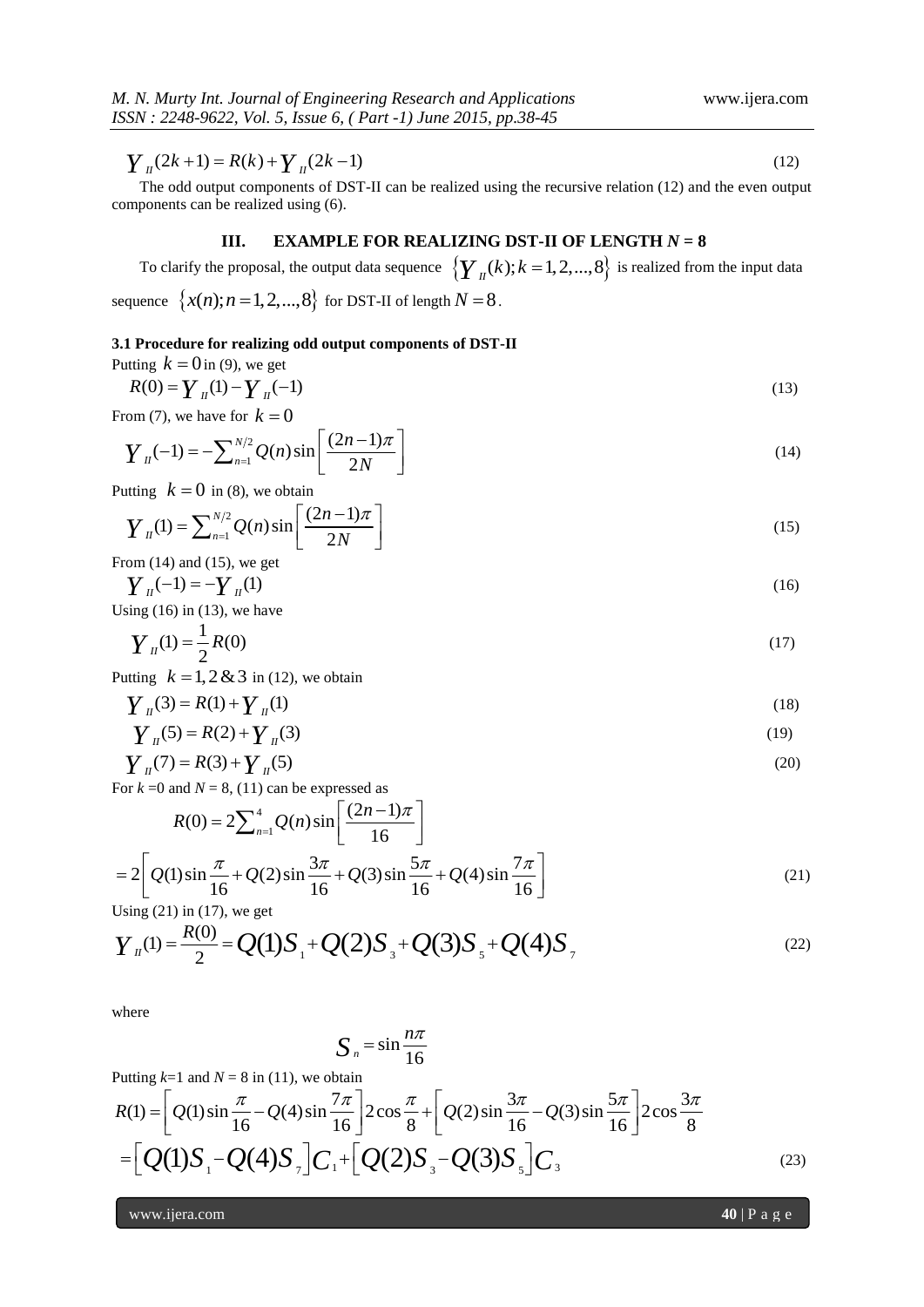$(24)$ 

where

$$
C_1 = 2\cos\frac{\pi}{8}
$$
 and 
$$
C_3 = 2\cos\frac{3\pi}{8}
$$

Putting  $k = 2$  and  $N = 8$  in (11), we have  $C_1 = 2\cos{\frac{\pi}{8}}$  and  $C_3 = 2\cos{\frac{3\pi}{8}}$ <br>
Putting  $k = 2$  and  $N = 8$  in (11), we have<br>  $R(2) = [Q(1)S_1 - Q(2)S_3 - Q(3)S_5 + Q(4)S_7]C_2$ where

$$
C_2 = 2\cos\frac{2\pi}{8} = 2\cos\frac{\pi}{4}
$$
 and in general  $C_n = 2\cos\frac{n\pi}{8}$ 

$$
C_2 = 2\cos\frac{2\pi}{8} = 2\cos\frac{\pi}{4} \text{ and in general } C_n = 2\cos\frac{n\pi}{8}
$$
  
\nSimilarly, putting  $k = 3$  and  $N = 8$  in (11), we obtain  
\n
$$
R(3) = [Q(1)S_1 - Q(4)S_7]C_3 + [Q(3)S_5 - Q(2)S_3]C_1
$$
\nFor  $N = 8$  &  $n = 1, 2, 3, 4$ , we have from (5) (25)

$$
Q(1) = x(1) + x(8)
$$
\n
$$
Q(2) = x(2) + x(7)
$$
\n
$$
Q(3) = x(3) + x(6)
$$
\n
$$
Q(4) = x(4) + x(5)
$$
\nThe odd output components 
$$
Y_{\mu}(1), Y_{\mu}(3), Y_{\mu}(5) \& Y_{\mu}(7)
$$
 of DST-II can be realized using

The odd output components of DST-II can be realized using  $(22),(23),(24),(25)$  and  $(26)$ along with the recursive relations  $(18),(19)$  and  $(20)$  as shown in the data flow diagram of Fig.1.



Figure 1: Signal flow graph for odd output components of DST-II of length *N*=8.

$$
\[ S_n = \sin\left(\frac{n\pi}{16}\right) \& C_n = 2\cos\left(\frac{n\pi}{8}\right) \]
$$

# **3.2 Procedure for realizing even output components of DST-II**

Putting successively  $k = 1, 2, 3, 4$  in (6), we get the following expressions for  $N = 8$ .

6.2 Procedure for realizing even output components of DST-II  
Putting successively 
$$
k = 1, 2, 3, 4
$$
 in (6), we get the following expressions for  $N = 8$ .  

$$
\boldsymbol{Y}_n(2) = [P(1) + P(4)] \boldsymbol{S}_2 + [P(2) + P(3)] \boldsymbol{S}_6
$$
(27)

www.ijera.com **41** | P a g e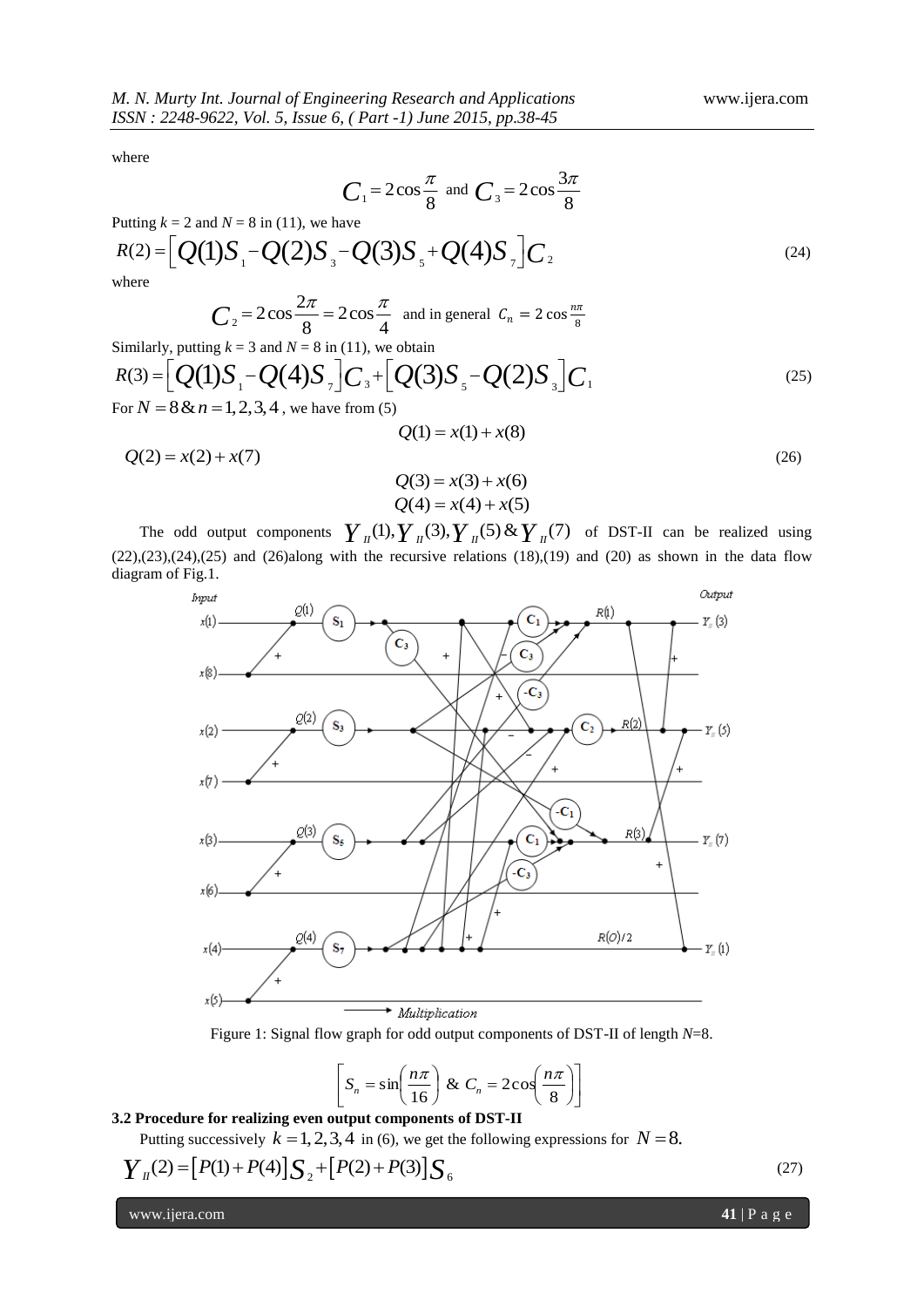$$
Y_{I}(4) = [P(1) + P(2) - P(3) - P(4)]\sum_{4}
$$
\n(28)

$$
\begin{aligned}\n\boldsymbol{Y}_{II}(4) &= \left[ P(1) + P(2) - P(3) - P(4) \right] \boldsymbol{S}_{4} \\
\boldsymbol{Y}_{II}(6) &= \left[ P(1) + P(4) \right] \boldsymbol{S}_{6} - \left[ P(2) + P(3) \right] \boldsymbol{S}_{2} \\
\boldsymbol{Y}_{II}(8) &= P(1) - P(2) + P(3) - P(4)\n\end{aligned} \tag{29}
$$

$$
Y_{\mu}(8) = P(1) - P(2) + P(3) - P(4)
$$
\n(30)

For  $N = 8 \& n = 1, 2, 3, 4$ , we have from (4)

$$
P(1) = x(1) - x(8)
$$
  
(31)

$$
P(3) = x(3) - x(6)
$$
  

$$
P(4) = x(4) - x(5)
$$

The even output components  $P(4) = x(4) - x(5)$ <br>  $Y_{ii}(2), Y_{ii}(4), Y_{ii}(6) \& Y_{ii}(8)$ of DST-II can be realized using  $(27),(28),(29),(30)$  and  $(31)$  as shown in the data flow diagram of Fig. 2.



# **IV. PROPOSED RADIX-2 ALGORITHM FOR DST-IV**

The type-IV DST for the input data sequence 
$$
\{x(n); n = 1, 2, ..., N\}
$$
 is defined as  
\n
$$
Y_{IV}(k) = \sum_{n=1}^{N} x(n) \sin\left[\frac{(2n-1)(2k-1)\pi}{4N}\right]
$$
\nfor  $k = 1, 2, ..., N$ . (32)

The  $\boldsymbol{\mathit{Y}}_{\scriptscriptstyle{IV}}(k)$  values represent the output data.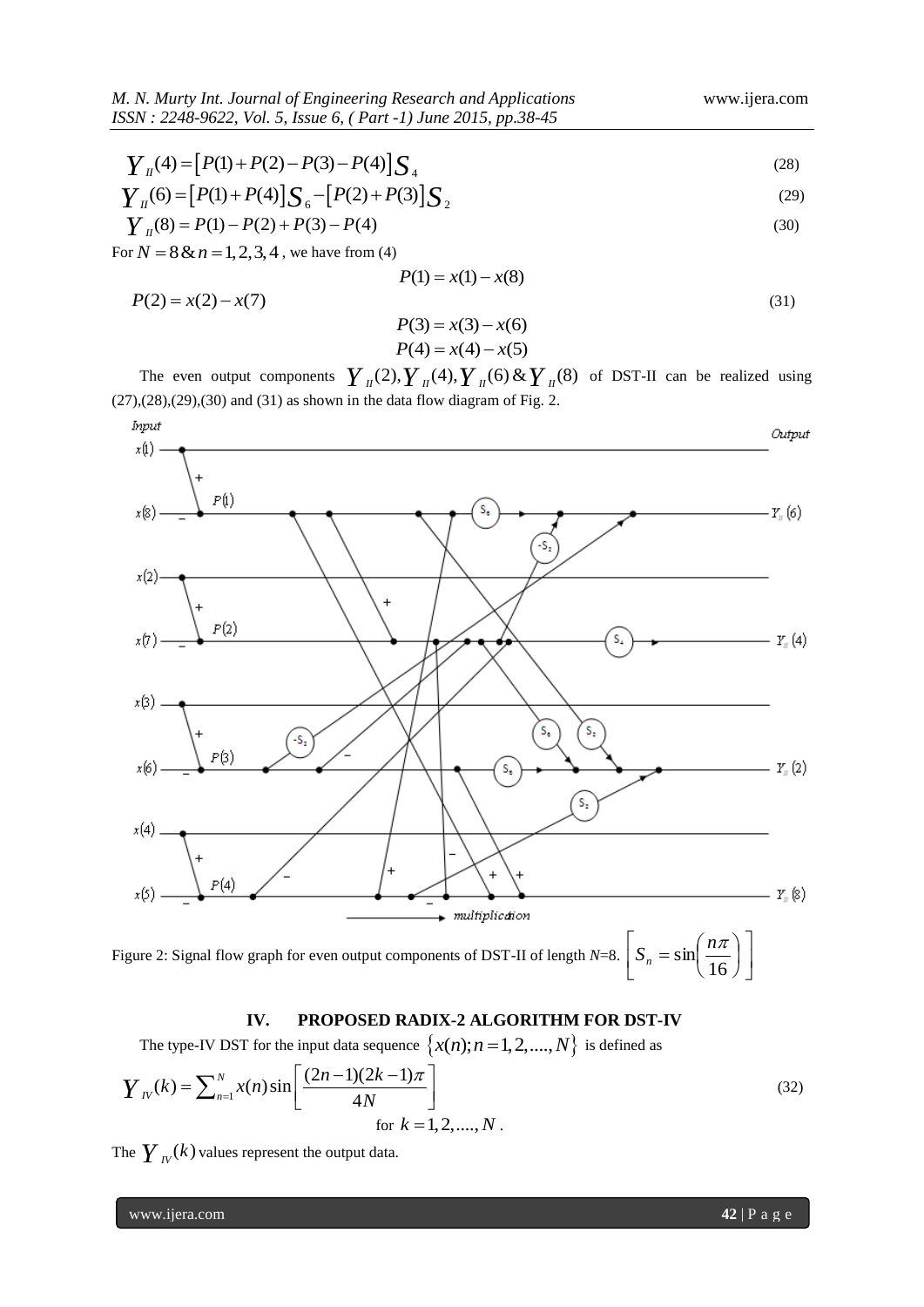The type-II DCT for the input data sequence 
$$
\{x(n); n = 1, 2, ..., N\}
$$
 is defined as  
\n
$$
X(k) = \sum_{n=1}^{N} x(n) \cos\left[\frac{(2n-1)\pi k}{2N}\right]
$$
\nfor  $k = 0, 1, 2, ..., N - 1$ . (33)

Taking  $N=2^{\prime\prime}(m\geq 2)$  in (32), even and odd output components of DST-IV can be written as

$$
\begin{aligned}\n &\text{for } k = 0, 1, 2, \dots, N - 1. \\
 &\text{for } k = 0, 1, 2, \dots, N - 1.\n \end{aligned}
$$
\n
$$
\text{Taking } N = 2^m (m \ge 2) \text{ in (32), even and odd output components of DST-IV can be written as}
$$
\n
$$
Y_N(2k) = \sum_{n=1}^{N/2} \left\{ x(n) \sin \left[ \frac{(2n-1)(4k-1)\pi}{4N} \right] - x(N+1-n) \cos \left[ \frac{(2n-1)(4k-1)\pi}{4N} \right] \right\} \tag{34}
$$
\n
$$
\text{for } k = 1, 2, \dots, \frac{N}{2}.
$$
\n
$$
Y_N(2k+1) = \sum_{n=1}^{N/2} \left\{ x(n) \sin \left[ \frac{(2n-1)(4k+1)\pi}{4N} \right] + x(N+1-n) \cos \left[ \frac{(2n-1)(4k+1)\pi}{4N} \right] \right\}
$$
\n
$$
\text{for } k = 0, 1, 2, \dots, \frac{N}{2} - 1. \tag{35}
$$

Define  $u(n)$  and  $v(n)$  as

Define 
$$
u(n)
$$
 and  $v(n)$  as  
\n
$$
u(n) = x(n) \sin \left[\frac{(2n-1)\pi}{4N}\right] + x(N+1-n) \cos \left[\frac{(2n-1)\pi}{4N}\right]
$$
\nfor  $n = 1, 2, ..., \frac{N}{2}$ . (36)

for 
$$
n = 1, 2, ..., \frac{N}{2}
$$
.  
\n
$$
v(n) = x(n)\cos\left[\frac{(2n-1)\pi}{4N}\right] - x(N+1-n)\sin\left[\frac{(2n-1)\pi}{4N}\right]
$$
\nfor  $n = 1, 2, ..., \frac{N}{2}$ . (37)

Define 
$$
T(k)
$$
 and  $W(k)$  as  
\n
$$
T(k) = \sum_{n=1}^{N/2} u(n) \cos \left[ \frac{\pi (2n-1)k}{N} \right]
$$
\nfor  $k = 0, 1, 2, ..., \frac{N}{2} - 1$ .  
\n
$$
W(k) = \sum_{n=1}^{N/2} v(n) \sin \left[ \frac{\pi (2n-1)k}{N} \right]
$$
\nfor  $k = 1, 2, ..., \frac{N}{2}$ .  
\n(39)

Where  $T(k)$  represents the DCT-II of  $u(n)$  of length  $N/2$  and  $W(k)$  represents DST-II of  $v(n)$  of length  $N/2$ .

Using  $(36)$  in  $(38)$  and  $(37)$  in  $(39)$ , we obtain

$$
\begin{aligned}\n\text{logth} \quad & N/2 \, . \\
\text{ing (36) in (38) and (37) in (39), we obtain} \\
& W(k) - T(k) = \sum_{n=1}^{N/2} \left\{ x(n) \cos \left[ \frac{(2n-1)\pi}{4N} \right] - x(N+1-n) \sin \left[ \frac{(2n-1)\pi}{4N} \right] \right\} \sin \left[ \frac{\pi (2n-1)k}{N} \right] \\
& - \sum_{n=1}^{N/2} \left\{ x(n) \sin \left[ \frac{(2n-1)\pi}{4N} \right] + x(n+1-n) \cos \left[ \frac{(2n-1)\pi}{4N} \right] \right\} \cos \left[ \frac{\pi (2n-1)k}{N} \right]\n\end{aligned}
$$

www.ijera.com **43** | P a g e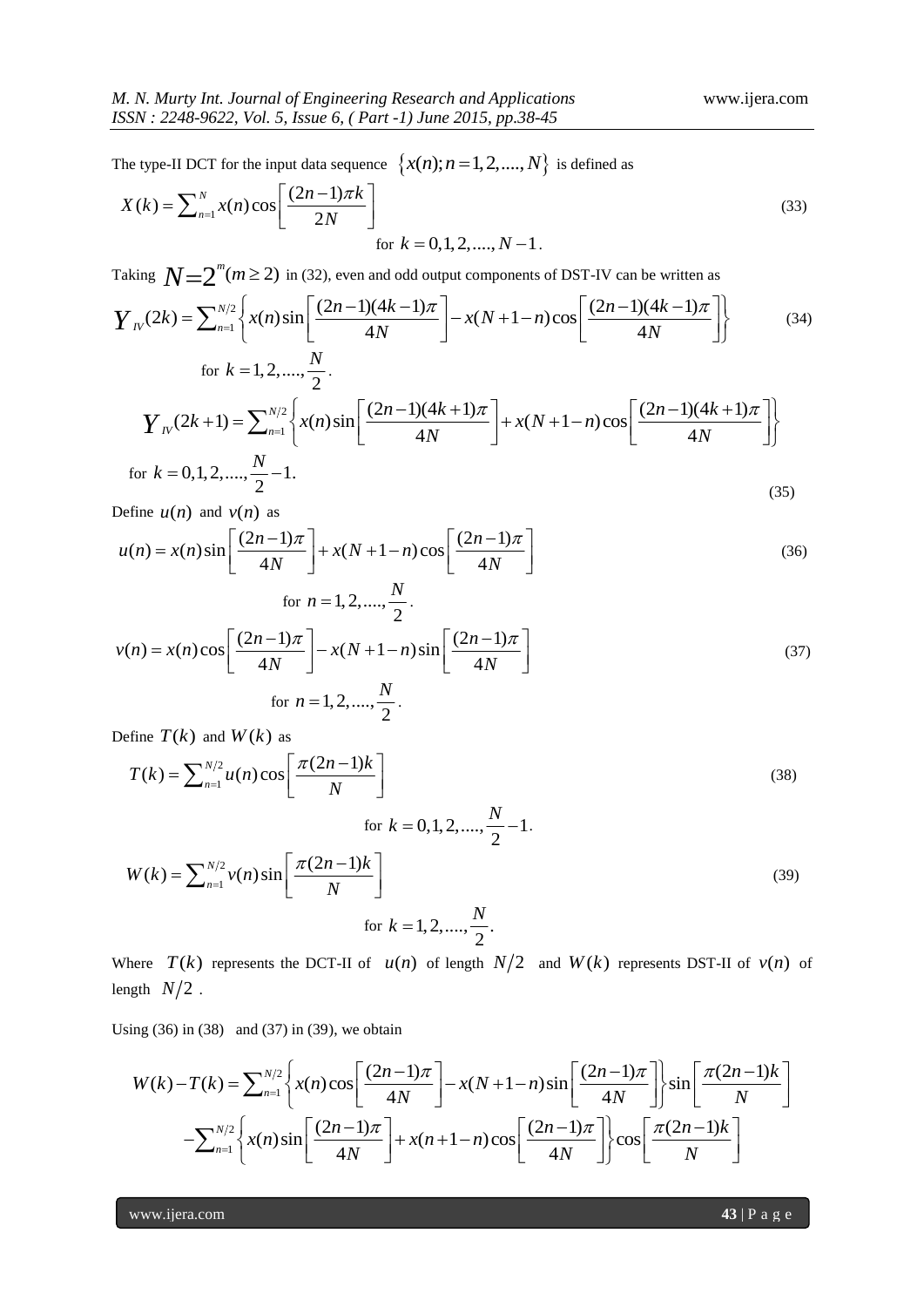M. N. Murty Int. Journal of Engineering Research and Applications  
\n
$$
USSN : 2248-9622, Vol. 5, Issue 6, (Part-1) June 2015, pp.38-45
$$
\n
$$
= \sum_{n=1}^{N/2} \left\{ x(n) \sin \left[ \frac{(2n-1)(4k-1)\pi}{4N} \right] - x(N+1-n) \cos \left[ \frac{(2n-1)(4k-1)\pi}{4N} \right] \right\}
$$
\n(40)

From (34) and (40), we have

$$
Y_{10}(2k) = [W(k) - T(k)] \quad \text{for } k = 1, 2, \dots, \frac{N}{2} - 1. \tag{41}
$$
  
Similarly, we obtain  

$$
W(k) + T(k) = \sum_{n=1}^{N/2} \left\{ x(n) \sin \left[ \frac{(2n-1)(4k+1)\pi}{4N} \right] + x(N+1-n) \cos \left[ \frac{(2n-1)(4k+1)\pi}{4N} \right] \right\}
$$

Similarly, we obtain

$$
\boldsymbol{Y}_{IV}(2k) = [W(k) - T(k)] \quad \text{for } k = 1, 2, ..., \frac{N}{2} - 1. \tag{41}
$$
\nSimilarly, we obtain\n
$$
W(k) + T(k) = \sum_{n=1}^{N/2} \left\{ x(n) \sin \left[ \frac{(2n-1)(4k+1)\pi}{4N} \right] + x(N+1-n) \cos \left[ \frac{(2n-1)(4k+1)\pi}{4N} \right] \right\}
$$
\nFrom (35) and (42) we get

From (35) and (42), we get

$$
Y_{N}(2k+1) = [W(k) + T(k)] \qquad \text{for } k = 1, 2, ..., \frac{N}{2} - 1.
$$
 (43)

Putting  $k = 0$  in (35), we have

$$
\boldsymbol{Y}_{N}(2k+1) = [\boldsymbol{W}(k) + \boldsymbol{\Gamma}(k)] \quad \text{for } k = 1, 2, ..., \frac{1}{2} - 1.
$$
\nPutting  $k = 0$  in (35), we have

\n
$$
\boldsymbol{Y}_{N}(1) = \sum_{n=1}^{N/2} \left\{ x(n) \sin \left[ \frac{(2n-1)\pi}{4N} \right] + x(N+1-n) \cos \left[ \frac{(2n-1)\pi}{4N} \right] \right\}
$$
\n(44)

\nUsing (36) in (44), we obtain

Using (36) in (44), we obtain

$$
Y_{N}(1) = \sum_{n=1}^{N/2} u(n) \tag{45}
$$

For  $k = 0$ , (38) can be expressed as

$$
T(0) = \sum_{n=1}^{N/2} u(n) \tag{46}
$$

From  $(45)$  and  $(46)$ , we get

$$
Y_{N}(1) = T(0) \tag{47}
$$

Putting  $k = N/2$  in (39), we have

$$
W\left(\frac{N}{2}\right) = \sum_{n=1}^{N/2} v(n) \sin\left[\frac{(2n-1)\pi}{2}\right]
$$

Using the value of  $v(n)$  from (37) in the above expression, we obtain

$$
W\left(\frac{N}{2}\right) = \sum_{n=1}^{N/2} \nu(n) \sin\left[\frac{(2n-1)\pi}{2}\right]
$$
  
Using the value of  $\nu(n)$  from (37) in the above expression, we obtain  

$$
W\left(\frac{N}{2}\right) = \sum_{n=1}^{N/2} \left\{ x(n) \cos\left[\frac{(2n-1)\pi}{4N}\right] - x(N+1-n) \sin\left[\frac{(2n-1)\pi}{4N}\right] \right\} \sin\left[\frac{(2n-1)\pi}{2}\right]
$$
(48)  
Putting  $k = N/2$  in (34), we get  

$$
Y_{1V}(N) = \sum_{n=1}^{N/2} \left\{ x(n) \sin\left[\frac{(2n-1)(2N-1)\pi}{4N}\right] - x(N+1-n) \cos\left[\frac{(2n-1)(2N-1)\pi}{4N}\right] \right\}
$$
(49)

Putting  $k = N/2$  in (34), we get

$$
W\left(\frac{1}{2}\right) = \sum_{n=1}^{\infty} \left\{ \frac{x(n)\cos\left[\frac{1}{2}x\right] - x(N+1-n)\sin\left[\frac{1}{2}x\right]}{4N} \right\} \sin\left[\frac{1}{2}\right] \tag{48}
$$
\nPutting  $k = N/2$  in (34), we get\n
$$
Y_{1V}(N) = \sum_{n=1}^{N/2} \left\{ \frac{x(n)\sin\left[\frac{(2n-1)(2N-1)\pi}{4N}\right] - x(N+1-n)\cos\left[\frac{(2n-1)(2N-1)\pi}{4N}\right]}{4N} \right\} \tag{49}
$$
\nTaking a simple example for  $N = 4$ , it can easily be proved from (48) and (49) that

Taking a simple example for  $N = 4$ , it can easily be proved from (48) and (49) that

$$
\boldsymbol{Y}_N(N) = W\left(\frac{N}{2}\right) \tag{50}
$$

 $T(k)$  in (38) and  $W(k)$  in (39) can be computed using  $u(n)$  and  $v(n)$  given in (36) and (37) respectively. Then the even and odd components of DST-IV of length  $N=2^m (m \geq 2)$  can be realized using (41),(43),(47) and (50) as shown in the block diagram of Fig. 3.